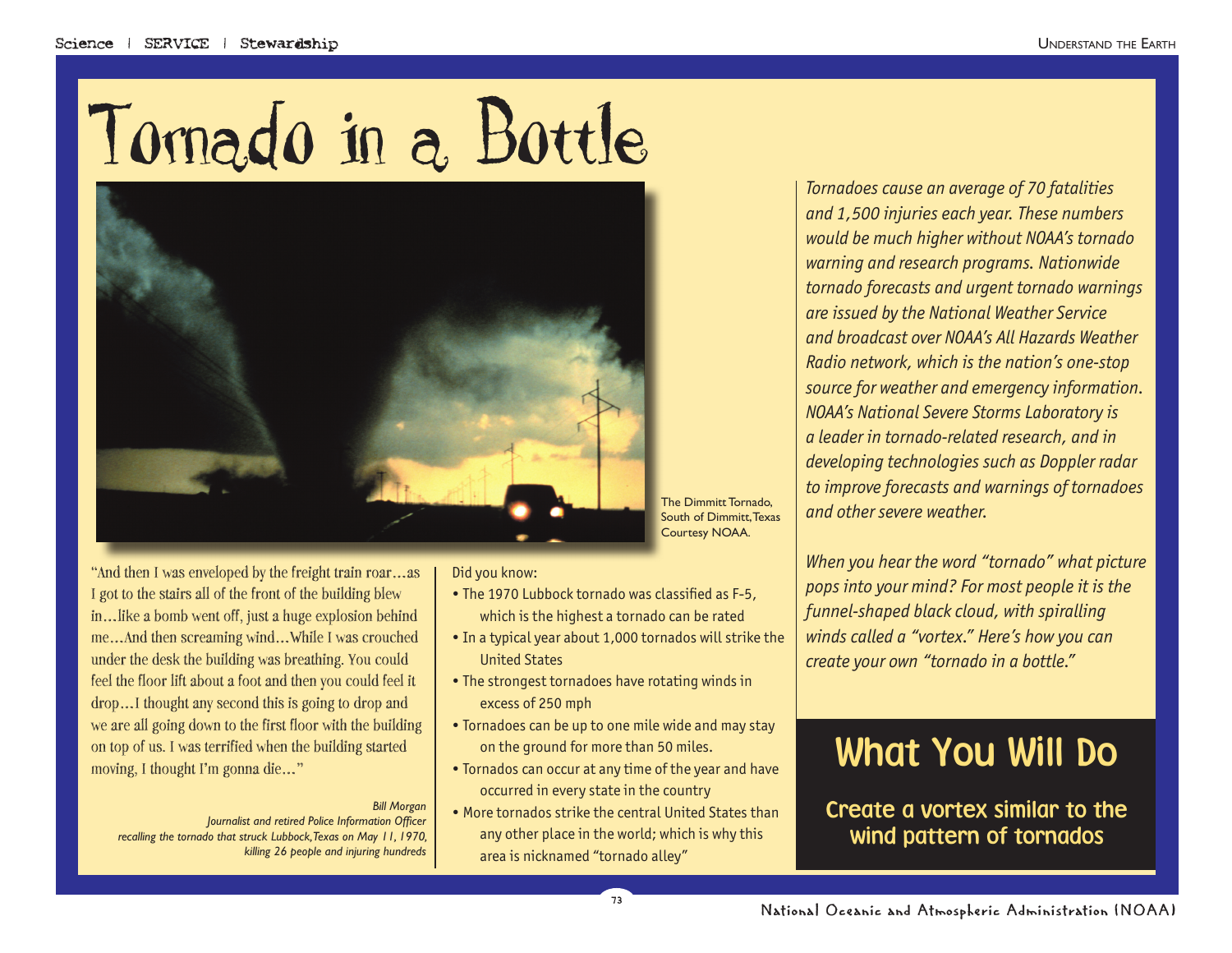## What You Will Need

- ❒ Two empty two-liter plastic soda bottles
- ❒ Tornado Tube plastic connector (available from science museums, science stores, novelty stores, scientific supply companies, etc.) - OR
- ❒ Metal washer, about one inch diameter with a 3/8-inch diameter hole, and plastic electrical or duct tape
- ❒ Dishwashing detergent
- ❒ (Optional) Food coloring

## How to Do It

- 1. Fill one of the two-liter bottles about 2/3 full of water. Add three drops of dish soap and a couple of drops of food coloring to help make the vortex more visible.
- $2$ . Screw the plastic connector onto the bottle containing the water, then attach the empty bottle to the open end of the connector. Or, tape two bottles together with a flat washer between them. Use plastic electrical tape or duct tape.
- 3. Turn the two-bottle assembly over, and place the assembly on a table with the filled bottle on top. Watch the water slowly drip down into the lower bottle as air simultaneously bubbles up into the top bottle. The flow of water may come to a complete stop. Now, rapidly rotate the bottles in a horizontal circle a few times. Observe the formation of a



funnel shaped vortex as the top bottle drains much more quickly. You can make the vortex with a single bottle by twirling the bottle and holding it over a water basin or the ground to drain, but you lose the water and have to refill the bottle each time you use it. Now you know how to use a liquid tornado to quickly empty a large bottle!

# What's Happening

When the water is not rotating, surface tension creates a skin-like layer of water across the small hole in the center of the connector or washer. If the top bottle is almost full, the weight of the water is sufficient to push out a bulge in this surface to form a large drop, which then drips into the lower bottle. As water drops into the lower bottle, the pressure in the lower bottle increases

74